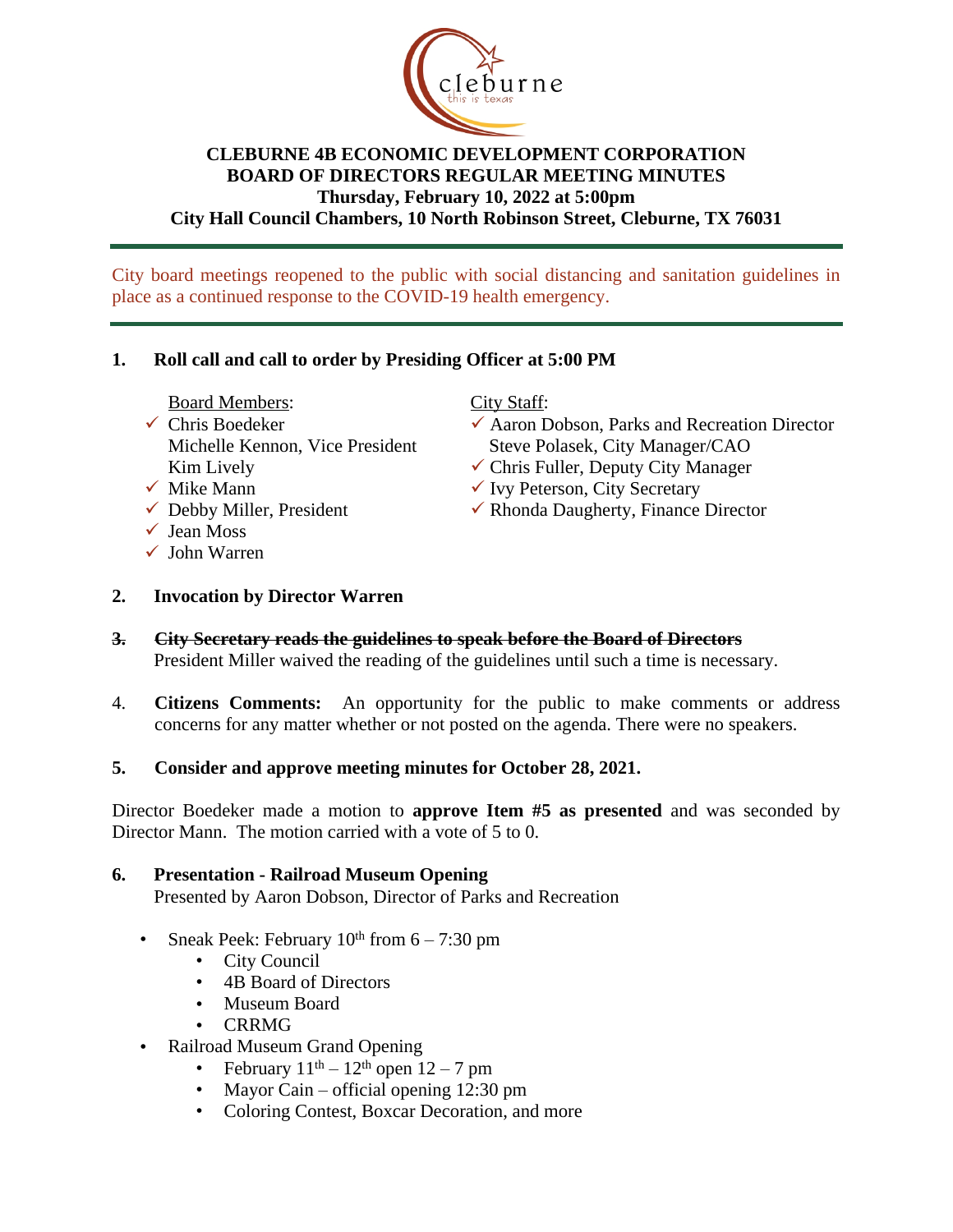- About the new museum
	- Triple the size of the temporary museum
	- Over 400 historical objects
	- Interactive displays
	- Various programs

### **7. Presentation – Splash Station:**

- a. Lifeguard Salaries
- b. Seasonal and Part Time Staff Benefits
- c. Resident and Non-Resident Rates
- d. Cost Recovery

Presented by Aaron Dobson, Director of Parks and Recreation

Mr. Dobson presented facility comparison charts for lifeguard starting pay and incentives and outlined potential future incentives opportunities:

- Returning seasonal employee pay increase
- Refer a friend program: \$10.00 per referral and referral must work for Splash Station for 6 weeks
- Seasonal & Part Time Staff Incentive Pay
	- $$50:$  Memorial Day thru 1<sup>st</sup> week of August
	- \$150: Memorial Day thru Labor Day
	- An employee can only receive one incentive bonus at the end of the season

Mr. Dobson reported Splash Station's 5-year cost recovery percentages averaging 44.5% (excluding 2020's 8% due to the pandemic).

A guest entrance fee comparison chart was presented that included Cleburne, Burleson, and Joshua YMCA's day passes, summer membership and year-round membership.

Mr. Dobson outlined the next steps:

- Continue to monitor starting pay for seasonal and part-time staff
- Make a request for seasonal and part-time incentives to budget team for the FY '23 budget
- Work with a consultant to review Splash Station and cost recovery opportunities including:
	- Financial Analyses
		- Review existing revenue and expenses and recommend what can be done to maximize facility and user groups.
		- Review existing fees and provide suggestions for potential increase, included but not limited to creating a Resident vs. Non-Resident charge.

#### **8. Consider the Capital Improvement Projects for Booker T. Washington Community and Recreation Center**

Presented by Aaron Dobson, Director of Parks and Recreation

**8a.** Recommend to City Council to consider the selection of Ponder Company Inc. for Booker T. Washington Community and Recreation Center Gymnasium and Banquet Hall flooring replacement, for an amount not to exceed \$93,921.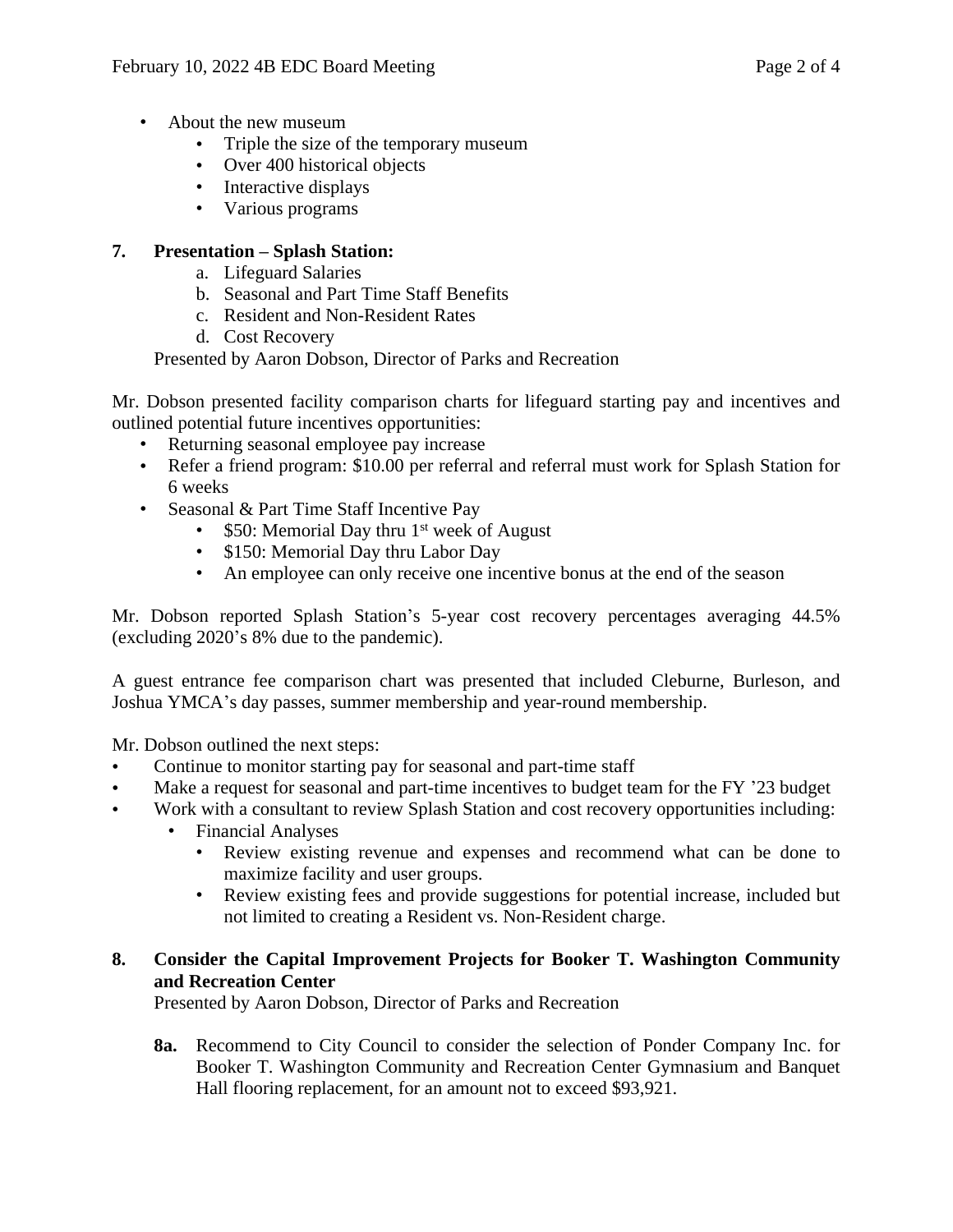Summary: This item calls for the replacement of the gymnasium and banquet hall flooring at the Booker T. Washington Community and Recreation Center. The current flooring in the gymnasium is aging and has various spots that do not allow for the bouncing of a basketball, and the banquet hall flooring limits the flexibility of the use of the room. The improved flooring will allow the gymnasium to better serve athletic and recreation guests and allow for the banquet hall to meet the greater need of guests. Ponder Company, Inc. was awarded this project utilizing BuyBoard (r41-21) for an amount not to exceed \$93,921 (Gymnasium - \$77,346 and Banquet Hall - \$16,575).

Director Moss made a motion to **approve Item #8a as presented** and was seconded by Director Warren. The motion carried with a vote of 5 to 0.

**8b.** Review and recommend to City Council the selection of DHC Texas: Construction, Restoration and Repair for interior painting at Booker T. Washington Community and Recreation Center for an amount not to exceed \$38,190.

Summary: This item is to re-paint all of Booker T. Washington Community and Recreation Center interior, including the gym, weight room, banquet hall, cardio room, foyer, hallway walls & front doors. This does not include the kitchen or bathrooms at this time. Facility has not been professionally painted since the opening of the facility. DHC Company, was awarded this project utilizing TIPS (200201) for an amount not to exceed \$38,190.

Director Moss made a motion to **approve Item #8b as presented** and was seconded by Director Mann. The motion carried with a vote of 5 to 0.

#### **9. Consider the Capital Improvement Project for Sports Complex:**

#### a. Turf Chemical Program

Presented by Aaron Dobson, Director of Parks and Recreation

Summary: Recommend to City Council the selection of Texas Multi-Chem (BuyBoard 611-20) for Sports Complex turf chemical maintenance, for an amount not to exceed \$31,740. This item calls for Texas Multi-Chem to oversee the application of post emergent, pre-emergent, ant control, and fertilizer (15-5-10) on two occasions through the year. The specific fertilizer selected is based on soil samplings and will help provide safe and vibrant field conditions for guests. Texas Multi-Chem was awarded this program utilizing BuyBoard (611-20) for an amount not to exceed \$31,740.

Director Boedeker made a motion to **approve Item #9 as presented** and was seconded by Director Mann. The motion carried with a vote of 5 to 0.

## **10. Consider Amending Splash Station's Fee Schedule concerning Lifeguard Training Fees**

Presented by Aaron Dobson, Director of Parks and Recreation

Summary: Recommend to City Council amending Chapter 98: Parks and Recreation, Section 98.027(A) Splash Station Admission Fees of the Code of Ordinances for the purpose of omitting fee structure for lifeguard certification and testing effective March 1, 2022. The American Red Cross oversees the training and certification of lifeguards and periodically updates the rates with limited advanced notification. In order to recover costs and utilize the updated rates for the